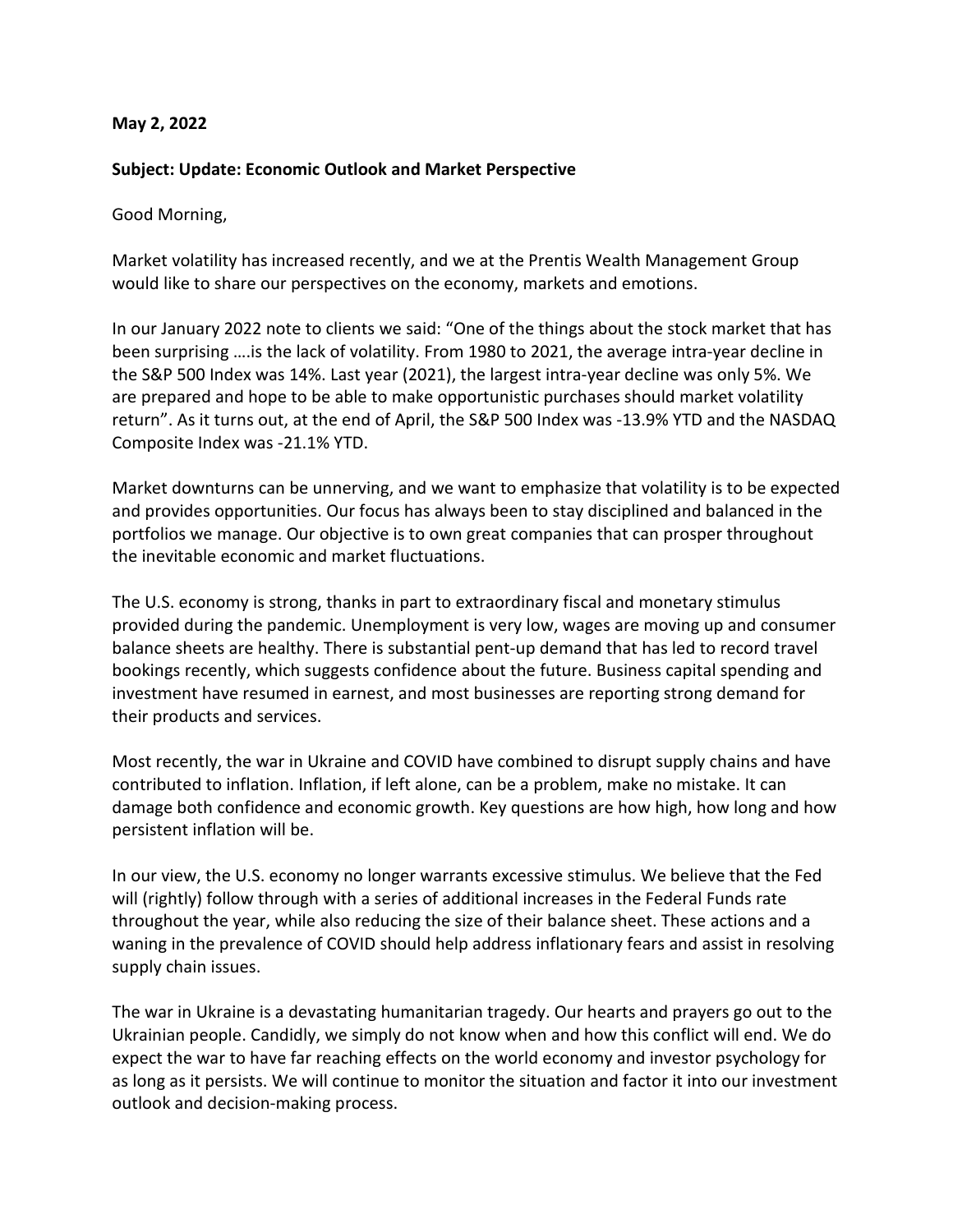In light of all the above, it is not surprising that emotions run high and we expect the market to remain volatile. To repeat, our mission is to stay disciplined, stick to each of our client's plans, and to keep allocations balanced. We will focus on owning those companies that have the resources and resilience to manage through and grow within this turbulence.

We have often observed that "now" is always the hardest time to invest. With all that is going on, we invite you to reach out whenever you feel the need or desire to discuss…anything. We are here for you.

Focus forward, stay calm and carry on.

Peter, Mike, Stuart, Andrew, Joe and Edita

**Peter D. Prentis, CFP® Managing Director – Investments 2022, 2021, 2020, 2019 & 2018 Forbes Best-in-State Wealth Advisor\*\***

**Michael Prentis Knuff, CFP®**, **CPWA®**, **CIMA**®, **CDFA**® **Managing Director – Investments 2022 & 2021 Forbes Best-in-State Wealth Advisor\*\* 2020, 2019 & 2018 Forbes Top Next Generation Advisor\*\***

**J. Stuart Bevan Senior Vice President - Investments**

**Andrew Bevan, CFA®**, **CAIA® Financial Advisor**

**Joseph Bennett Vice President Senior Registered Client Associate**

**Edita Mertira Associate Vice President Senior Registered Client Associate**

## **Prentis Wealth Management Group of Wells Fargo Advisors**

280 Park Avenue, 27W New York, NY 10017 Toll Free Direct: 1-877-PRENTIS / 877-773-6847 Local: 212-953-7630 Fax: 212-953-7634 Group Email: [peter.prentis@wfadvisors.com](mailto:peter.prentis@wfadvisors.com) Personal Email: [michael.knuff@wfadvisors.com](mailto:michael.knuff@wfadvisors.com) **Visit our new website: [www.prentiswmg.com](http://www.prentiswmg.com/) Follow us on Facebook: [Prentis Wealth Management Group](https://www.facebook.com/Prentis-Wealth-Management-Group-of-Wells-Fargo-Advisors-258712834976483/)**